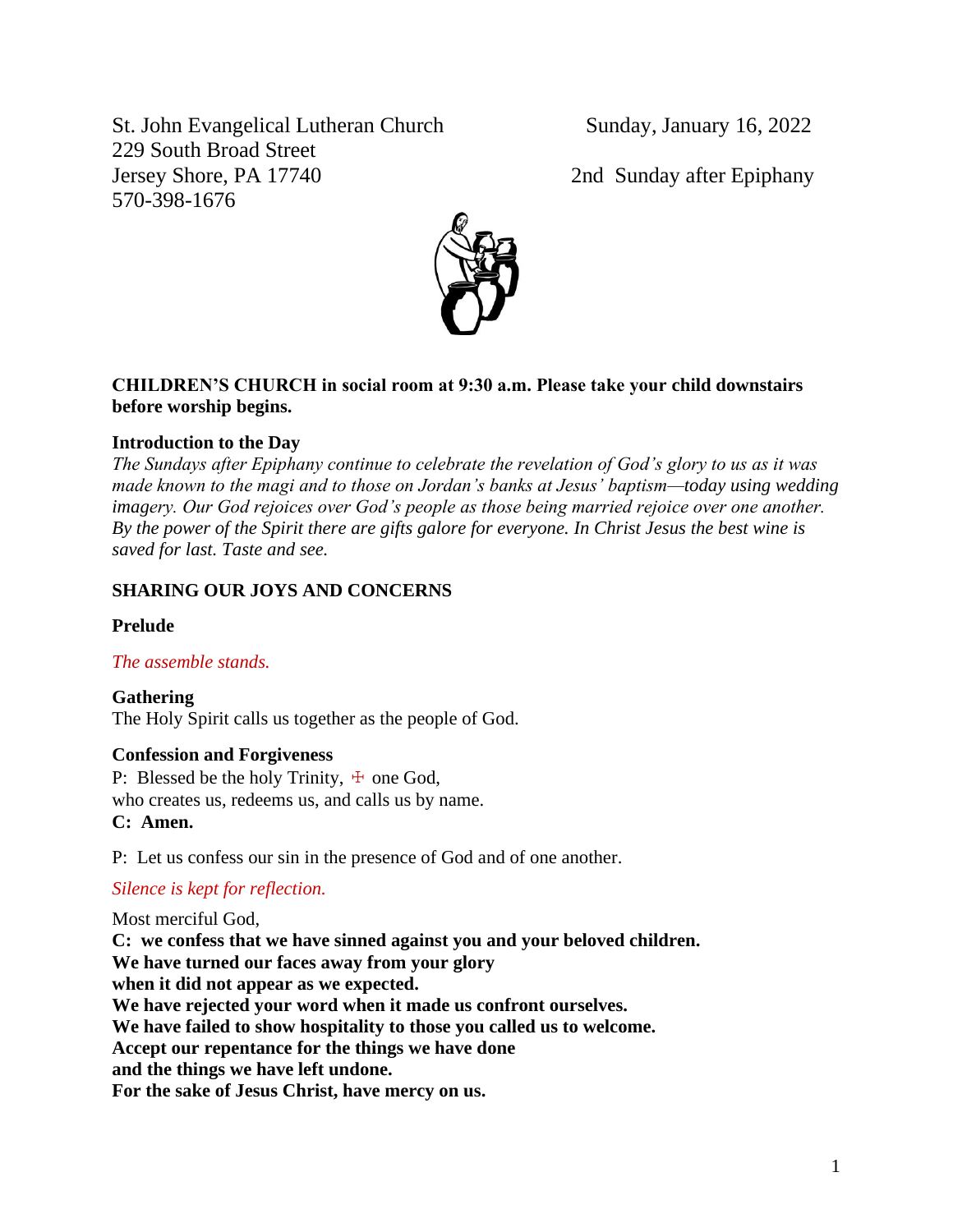**Forgive us and lead us, that we may bathe in the glory of your Son born among us, and reflect your love for all creation. Amen.**

P: Rejoice in this good news: In  $\pm$  Christ Jesus, your sins are forgiven. You are descendants of the Most High, adopted into the household of Christ, and inheritors of eternal life. Live as freed and forgiven children of God. **Amen.**

## **GATHERING SONG:** *Lift Every Voice and Sing 841*

### **Greeting**

P: The grace of our Lord Jesus Christ, the love of God, and the communion of the Holy Spirit be with you all. **C: And also, with you.**

## **Hymn of PRAISE:** *p. 139 Glory to God in the Highest*

## **Prayer of the Day**

P: Let us pray.

**Lord God, source of every blessing, you showed forth your glory and led many to faith by the works of your Son, who brought gladness and salvation to his people. Transform us by the Spirit of his love, that we may find our life together in him, Jesus Christ, our Savior and Lord. Amen.**

## *The assembly is seated.*

## **Word**

God speaks to us in scripture reading, preaching, and song.

## **First Reading: Isaiah 62:1-5**

*The people's return to Judah after the exile was marred by economic and political troubles. Nevertheless, the prophet declares, Jerusalem and Judah will be restored. God will rejoice over Jerusalem as a bridegroom rejoices over the bride, and the people are called to the celebration.*

<sup>1</sup>For Zion's sake I will not keep silent, and for Jerusalem's sake I will not rest, until her vindication shines out like the dawn, and her salvation like a burning torch. <sup>2</sup>The nations shall see your vindication, and all the kings your glory; and you shall be called by a new name that the mouth of the LORD will give.  $3$ You shall be a crown of beauty in the hand of the LORD, and a royal diadem in the hand of your God.

<sup>4</sup>You shall no more be termed Forsaken.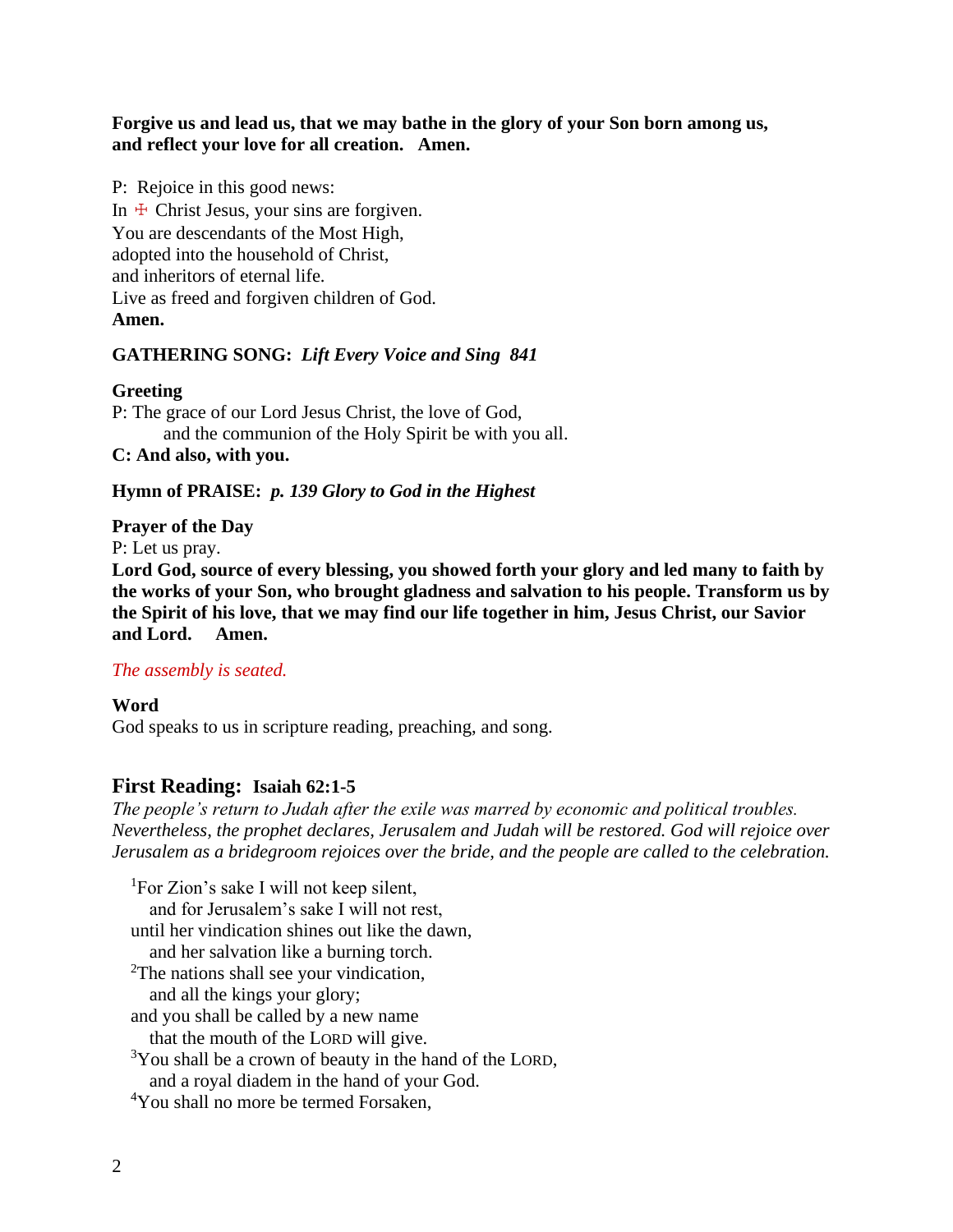and your land shall no more be termed Desolate; but you shall be called My Delight Is in Her, and your land Married; for the LORD delights in you, and your land shall be married. <sup>5</sup>For as a young man marries a young woman, so shall your builder marry you, and as the bridegroom rejoices over the bride, so shall your God rejoice over you.

L: The word of the Lord.

**C: Thanks be to God.**

## **Psalm 36:5-10**

<sup>5</sup>Your love, O LORD, reaches to the heavens, and your faithfulness to the clouds. <sup>6</sup>**Your righteousness is like the strong mountains, your justice like the great deep; you save humankind and animals, O LORD.** <sup>7</sup>How priceless is your love, O God! All people take refuge under the shadow of your wings. <sup>8</sup>**They feast upon the abundance of your house; you give them drink from the river of your delights.** <sup>9</sup>For with you is the well of life, and in your light we see light. <sup>10</sup>**Continue your lovingkindness to those who know you,**

**and your favor to those who are true of heart.**

## **Second Reading: 1 Corinthians 12:1-11**

*The congregation at Corinth experienced division as people were comparing their spiritual gifts, thinking some to be superior to others. Paul invites this fractured community to trust that God's Holy Spirit has gifted them all perfectly for their mission together.*

<sup>1</sup>Now concerning spiritual gifts, brothers and sisters, I do not want you to be uninformed. <sup>2</sup>You know that when you were pagans, you were enticed and led astray to idols that could not speak. <sup>3</sup>Therefore I want you to understand that no one speaking by the Spirit of God ever says "Let Jesus be cursed!" and no one can say "Jesus is Lord" except by the Holy Spirit.

<sup>4</sup>Now there are varieties of gifts, but the same Spirit; <sup>5</sup> and there are varieties of services, but the same Lord; <sup>6</sup> and there are varieties of activities, but it is the same God who activates all of them in everyone. <sup>7</sup>To each is given the manifestation of the Spirit for the common good.  ${}^{8}$ To one is given through the Spirit the utterance of wisdom, and to another the utterance of knowledge according to the same Spirit, <sup>9</sup>to another faith by the same Spirit, to another gifts of healing by the one Spirit,  $^{10}$  to another the working of miracles, to another prophecy, to another the discernment of spirits, to another various kinds of tongues, to another the interpretation of tongues. <sup>11</sup>All these are activated by one and the same Spirit, who allots to each one individually just as the Spirit chooses.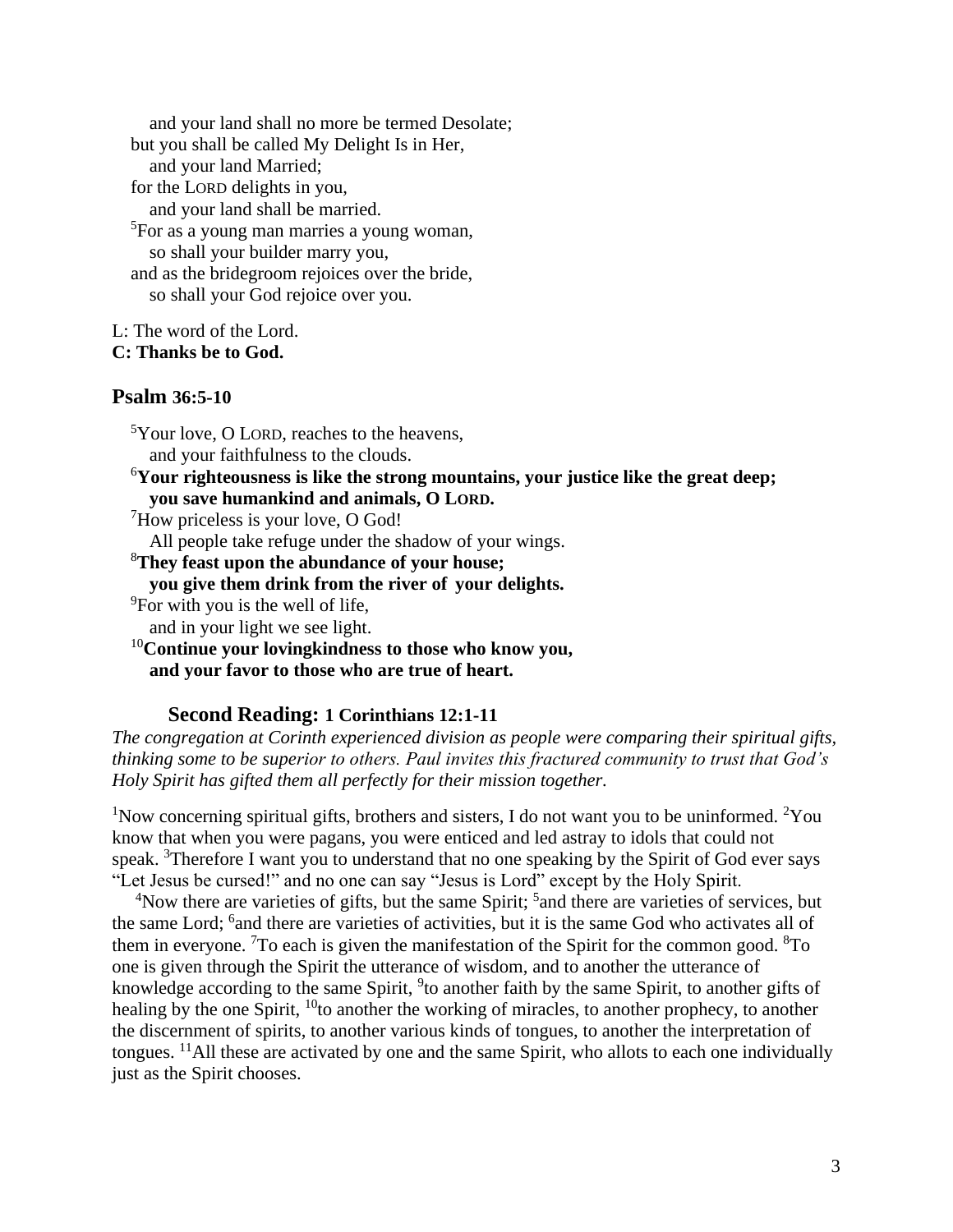## L: The word of the Lord. **C: Thanks be to God.**

## *The assembly stands.*

## **GOSPEL ACCLAMATION** *p.142*

*Alleluia Lord to whom shall we go? You have the words of eternal life. Alleluia, Alleluia.*

P: The holy gospel according to John. **C: Glory to you, O Lord.**

# **Gospel: John 2:1-11**

*Turning water to wine at the wedding at Cana is described as the first of Jesus' signs. Through many such epiphanies, Jesus reveals that he bears God's creative power and joyful presence into the world.*

<sup>1</sup>On the third day there was a wedding in Cana of Galilee, and the mother of Jesus was there. <sup>2</sup> Jesus and his disciples had also been invited to the wedding. <sup>3</sup> When the wine gave out, the mother of Jesus said to him, "They have no wine." <sup>4</sup>And Jesus said to her, "Woman, what concern is that to you and to me? My hour has not yet come." <sup>5</sup>His mother said to the servants, "Do whatever he tells you." <sup>6</sup>Now standing there were six stone water jars for the Jewish rites of purification, each holding twenty or thirty gallons. <sup>7</sup> Jesus said to them, "Fill the jars with water." And they filled them up to the brim. <sup>8</sup>He said to them, "Now draw some out, and take it to the chief steward." So they took it. <sup>9</sup>When the steward tasted the water that had become wine, and did not know where it came from (though the servants who had drawn the water knew), the steward called the bridegroom <sup>10</sup>and said to him, "Everyone serves the good wine first, and then the inferior wine after the guests have become drunk. But you have kept the good wine until now." <sup>11</sup> Jesus did this, the first of his signs, in Cana of Galilee, and revealed his glory; and his disciples believed in him.

P: The gospel of the Lord. **C: Praise to you, O Christ.**

*The assembly is seated.*

### **Sermon**

*The assembly stands.* 

**Hymn of the Day:** *Christ Whose Glory Fills the Sky 553*

### **APOSTLES CREED**

**I believe in God, the Father almighty, creator of heaven and earth. I believe in Jesus Christ, God's only Son, our Lord, who was conceived by the Holy Spirit, born of the virgin Mary,**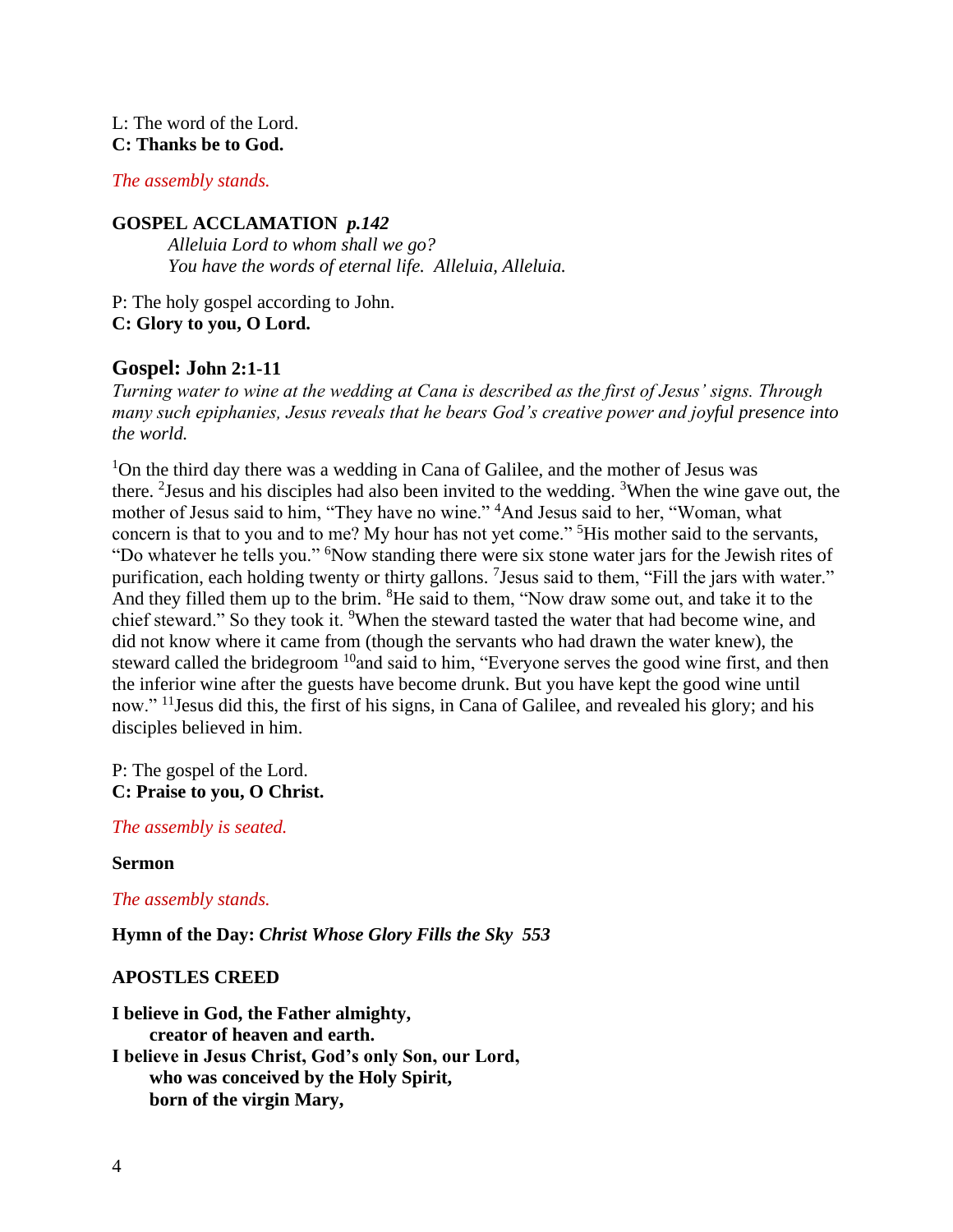**suffered under Pontius Pilate, was crucified, died, and was buried; he descended to the dead. On the third day he rose again; he ascended into heaven, he is seated at the right hand of the Father, and he will come to judge the living and the dead. I believe in the Holy Spirit, the holy catholic church, the communion of saints, the forgiveness of sins, the resurrection of the body, and the life everlasting. Amen**

## **Prayers of Intercession**

A: The Spirit of the Lord is poured out upon us in abundance; so we are bold to pray for the church, the world, and all that God has made.

## *A brief silence.*

A: By your Spirit, activate within your church gifts of faith, healing, and prophecy. Unite those who profess your name across congregations, denominations, and geographic boundaries. Open our hearts to recognize and celebrate surprising miracles. God of grace,

### **C: hear our prayer.**

A: Your creation reflects your generosity. Bless farmers, migrant farmworkers, orchard-keepers, ranchers, and all who tend the abundance of the land. Protect food and water sources from destruction, that all can eat and drink and be satisfied. God of grace,

### **C: hear our prayer.**

A: By your Spirit, grant wisdom, knowledge, and discernment to those who hold leadership positions at any level. Direct policymakers toward compassionate decisions that build up safe and just communities. Lead all authorities in seeking and serving the common good. God of grace,

#### **C: hear our prayer.**

A: As Jesus provided generously in a moment of need, provide generous gifts of healing for those in need this day (*especially*). Provide abundantly for all who are hungry or thirsty, all seeking shelter, and all who seek peace. God of grace,

### **C: hear our prayer.**

A: You see us for who we are and you delight in us. Embrace those struggling with self-worth, wrestling with self-identity, or facing significant life transition. Remind us that nothing can separate us from your love. God of grace,

### **C: hear our prayer.**

A: Merciful God, we are grateful for the work of seafarer merchants who are responsible for 90% of the world's trade. They work hard, long months away from families, and often in conditions out of their control, like the weather. Keep them safe and may they know that you are near. God of grace,

## **C: hear our prayer.**

*Here other intercessions may be offered.*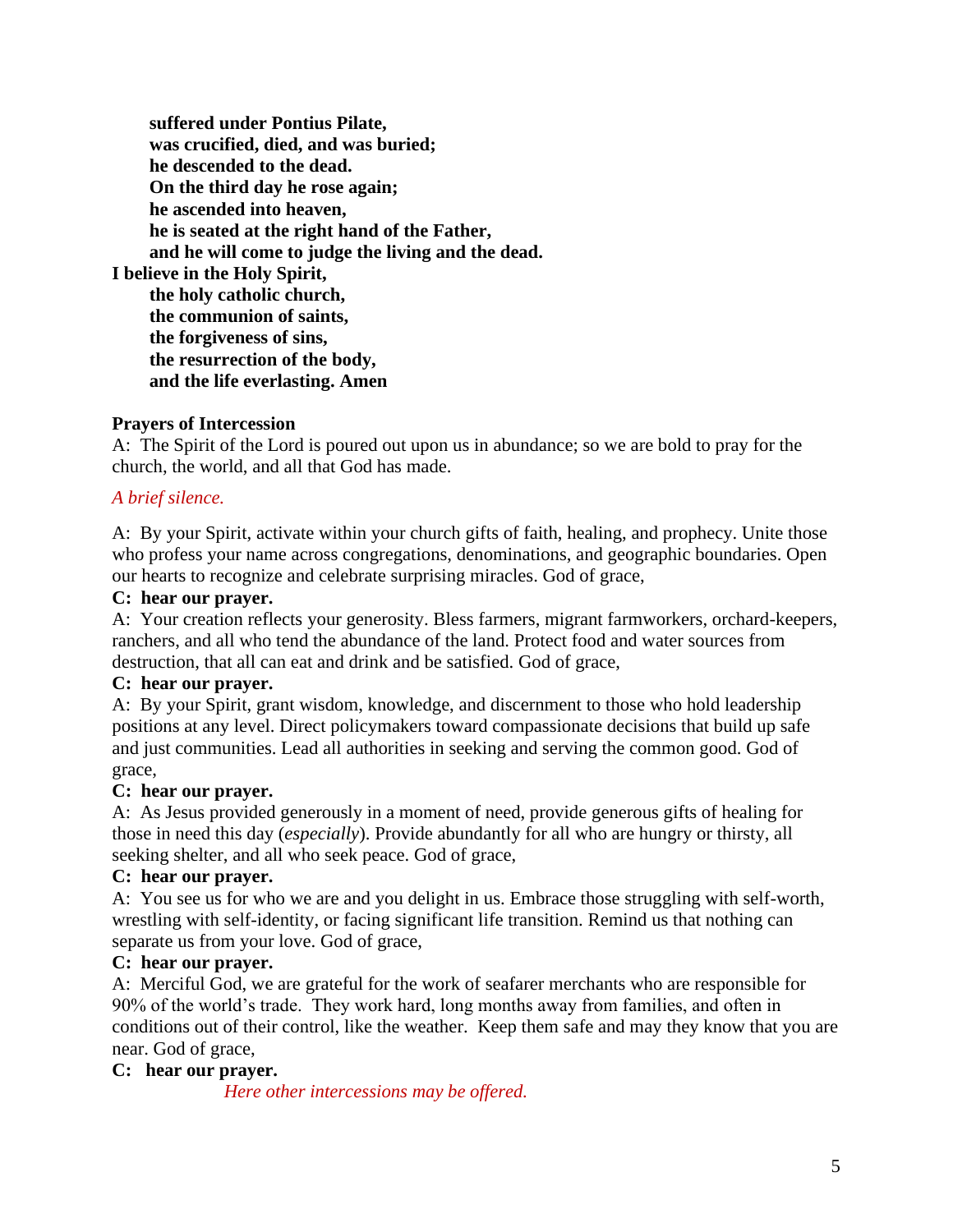A: You bless us through the spiritual gifts of the saints who have gone before us. We give thanks for the life of Martin Luther King Jr. and all who have modeled the way of courageous faith (*especially*). God of grace,

### **C: hear our prayer.**

P: Since we have such great hope in your promises, O God, we lift these and all of our prayers to you in confidence and faith; through Jesus Christ our Savior. **Amen.**

## *The assembly is seated.*

**Responding in Love Our Offerings** *This is our response to God's grace.* **Our Offering of Music** 

## **CHOIR ANTHEM** *Wonderful Light*

### *The assembly stands.*

## **OFFERTORY**

*Create in me a clean heart, O God, and renew a right spirit with me. Cast me not away from your presence and take not your Holy Spirit from me. Restore to me the joy of your salvation, and uphold me with your free Spirit.*

### **OFFERING PRAYER**

A: Blessed are you, O God, Sovereign of the universe. You offer us new beginnings and guide us on our journey. Lead us to your table, nourish us with this heavenly food, and prepare us to carry your love to a hungry world, in the name of Christ our light. **Amen.**

# **GREAT THANKSGIVING** *P.144 (in the beginning of the hymnal)*

**Dialogue Preface by the Pastor Holy Holy Holy**

### **THANKSGIVING AT THE TABLE Words of Institution**

Holy, mighty, and merciful Lord, heaven and earth are full of your glory. In great love you sent to us Jesus, your Son, who reached out to heal the sick and suffering, who preached good news to the poor, and who, on the cross, opened his arms to all.

In the night in which he was betrayed, our Lord Jesus took bread, and gave thanks; broke it, and gave it to his disciples, saying: "Take and eat; this is my body, given for you. Do this for the remembrance of me.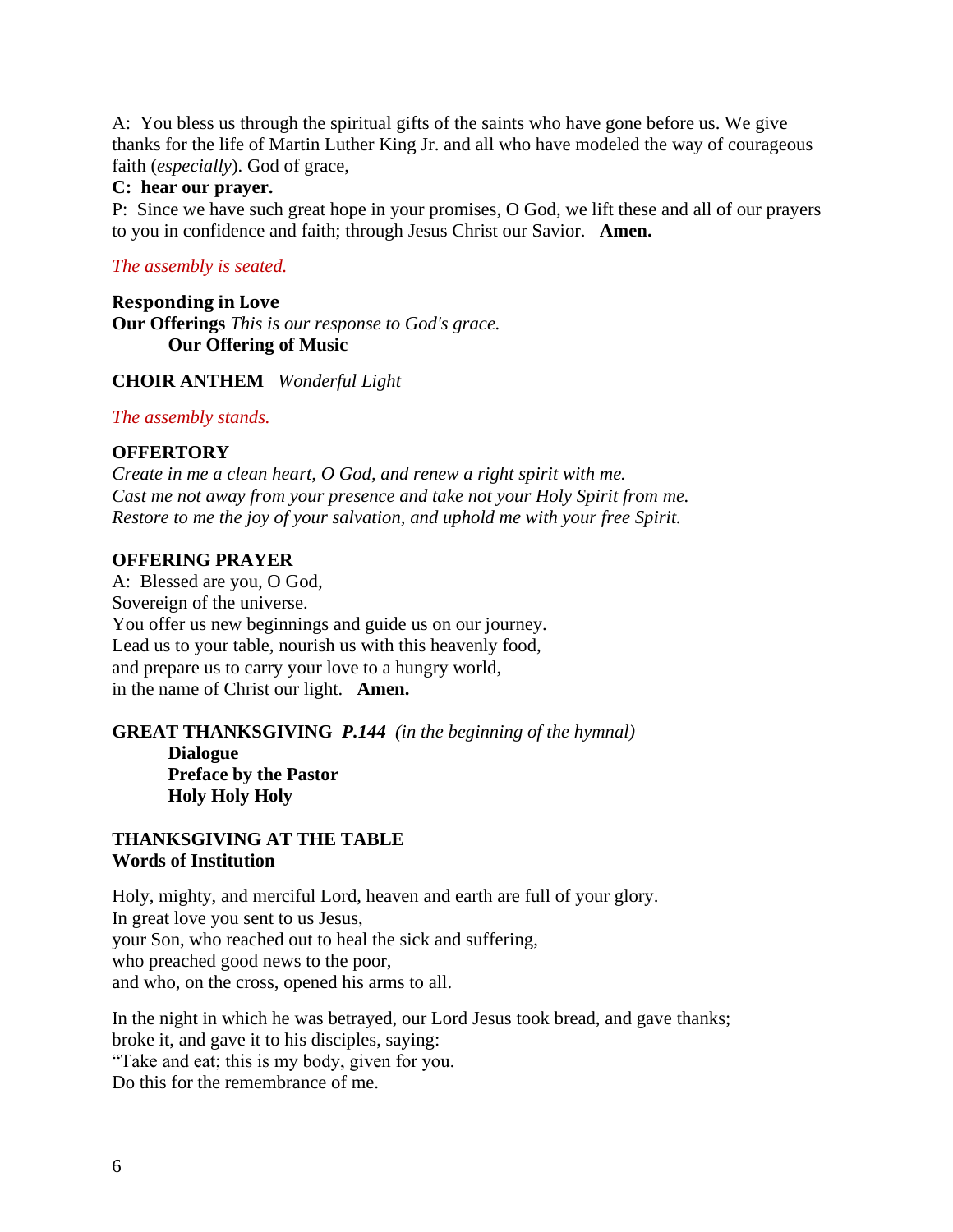Again, after supper, he took the cup, gave thanks, and gave it for all to drink, saying: "This cup is the new covenant in my blood, shed for you and for all people for the forgiveness of sin. Do this for the remembrance of me."

Pour out upon us the Spirit of your love, O Lord, and unite the wills of all who share this heavenly food, the body and blood of Jesus Christ our Lord; to whom, with you and the Holy Spirit, be all glory and honor, now and forever. **Amen.**

**Lord's Prayer Our Father, who art in heaven, hallowed be thy name, thy kingdom come, thy will be done, on earth as it is in heaven. Give us this day our daily bread; and forgive us our trespasses, as we forgive those who trespass against us; and lead us not into temptation, but deliver us from evil. For thine is the kingdom, and the power, and the glory, forever and ever. Amen.**

#### **Invitation to Communion**

P: Come to God's table. There is a place for you and enough for all.

#### *The assembley is seated.*

#### **Communion**

*When giving the bread and cup, the communion ministers say* The body of Christ, given for you. The blood of Christ, shed for you. *and each person may respond* **Amen.**

#### **Communion Song** *Lamb of God You Take Away p.146*

## **SONG AFTER COMMUNION** *Jesus, Remember Me*

*Jesus, remember me when you come into your kingdom. Jesus, remember me when you come into your kingdom.*

*The assembly stands.*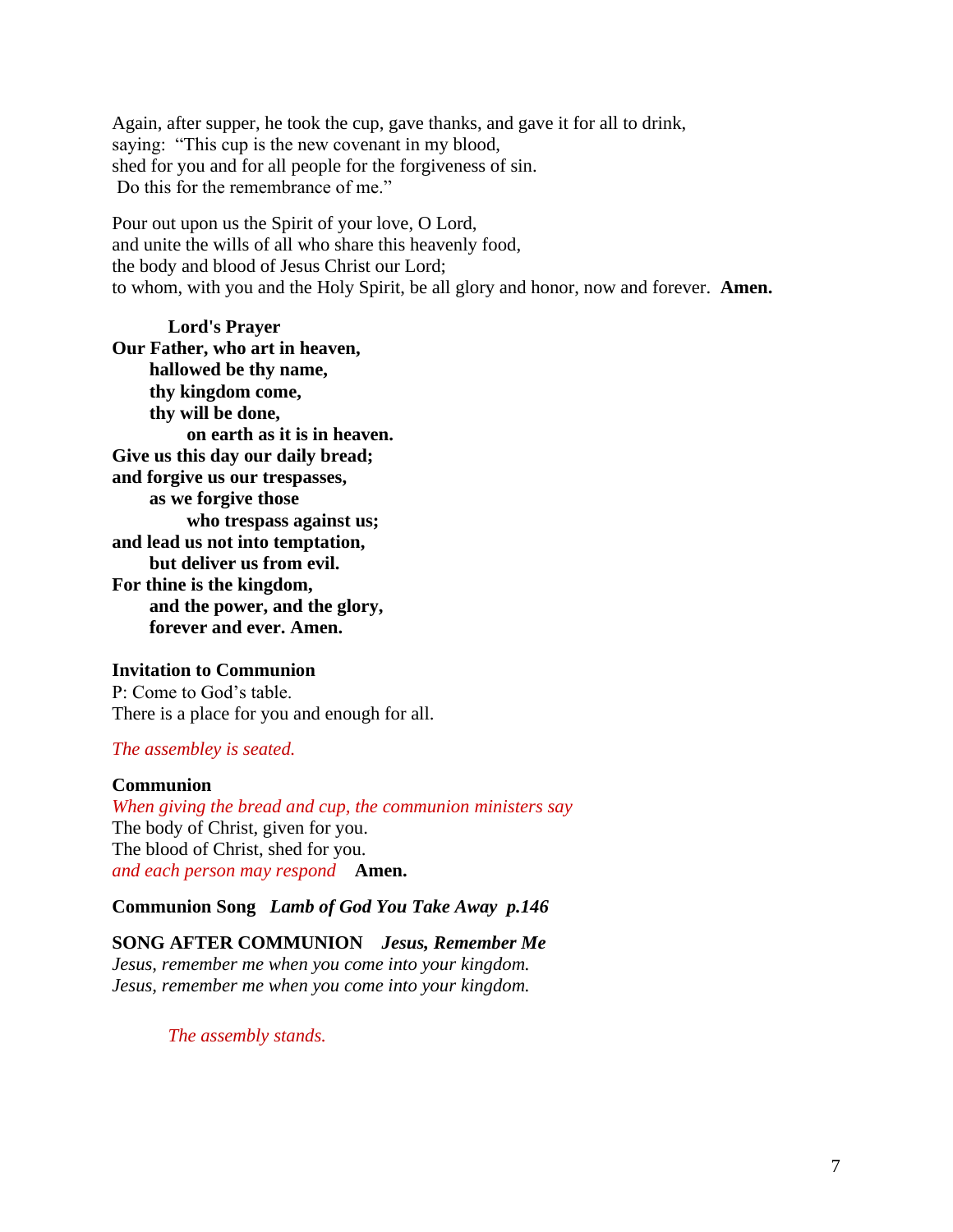#### **Prayer after Communion**

A: We give you thanks, gracious God, for we have feasted on the abundance of your house. Send us to bring good news and to proclaim your favor to all, strengthened with the richness of your grace in your Son, Jesus Christ. **Amen.**

### **Sending**

God blesses us and sends us in mission to the world.

#### **Blessing**

P: God, who leads you in pathways of righteousness, who rejoices over you, and who calls you by name,  $\pm$  bless your going out and your coming in, today and forever. **Amen.**

### **Sending Song:** *Song of Thankfulness and Praise 310*

### **Dismissal**

P: Go with Christ into a weary world. Share the good news. **C: Thanks be to God.**

#### *Announcements*

We welcome our visitors and ask that you sign a Visitor Attendance and Holy Communion Card that is located in the pew rack. We ask that cards be returned via the offering plate during the receiving of the offering. We practice "open Communion" here at St. John meaning that all who believe in the "real presence" of Christ are welcomed to receive the Sacrament of Holy Communion. We offer two choices for Holy Communion, wine or grape juice. Those worshipers desiring grape juice are asked at the communion rail to place their right hand over their heart after receiving "The Body of Christ".

Remember in prayer: Rowan Aldridge, Dave Barner, Mike Cervinsky, Agnes Cryder, Don Delaney, Mary Ellen Dougherty, Charlie Dunne, David Mitchell, Bob and Phyllis Moriarity, Judy Saar, Shane Snyder. and John Truax, and all of our shut-ins; the safety of our military troops around the world (Mark Baier, Isaac Boring, Jake Cordrey, Ben Cramer, Patrick Hamlin, Paul Laidacker, Kenny Leitch, Steven Moore, Maddison Myers, Tyler O'Neal, Adam Shaffer, Richie Speicher, Aaron Stabley, Paul St. James, Jenna White); Family Promise. Bishop Eaton, our Presiding Bishop; and Bishop Collins, Bishop of the Upper Susquehanna Synod. For our Companion Synod in Liberia and Ansbach-Wurzburg, Germany; and for the New Love Center as it seeks to build a new food hub.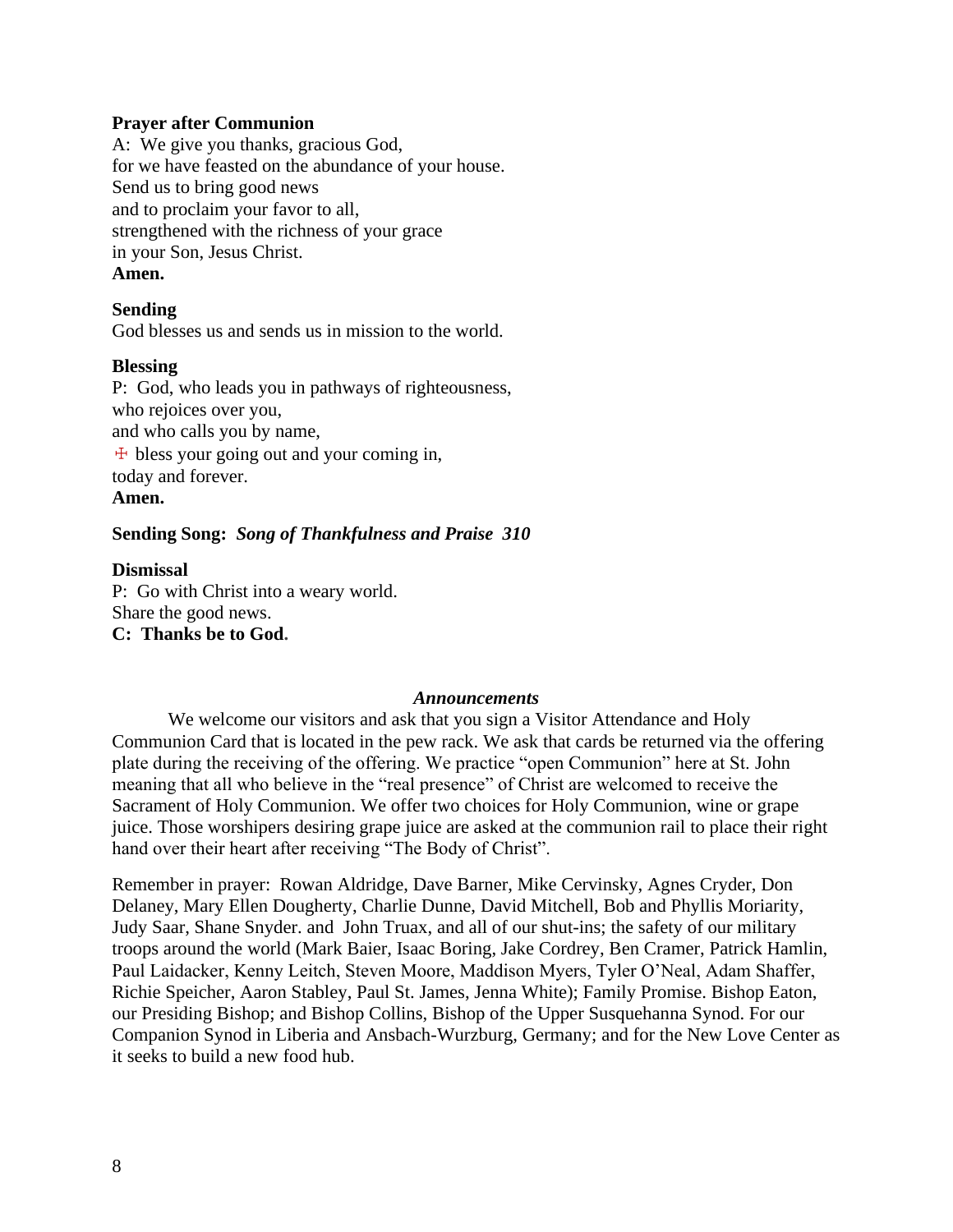Special thanks to today's helpers: Lector –Shane Snyder; Assisting Ministers – Gary Johnson, Karen Aucker; Head Usher – Bob Wehler; Teller Lon Myers; Bulletin Sponsor – Cynthia Breon; Children's Church – Molly Hollick.

Next week's helpers: Lector – Deb Heydrich ; Assisting Minister- Joyce Braucht, Carl Schaefer; Head Usher – Bob Wehler; Teller Lon Myers; Bulletin Sponsor – Cynthia Breon; Children's Church – Holly Dittmer; Flowers – NEEDED!

The Sanctuary Candle is sponsored in memory of Henry and Collen Hauser by Ginger Maffett.

The altar flowers are given in honor of Brayden's birthday by Pam and Bob Wehler.

**Needed!** – Sponsors of flowers for January 23 and 30 and several Sundays in February! The **2022 Flower calendar** has been posted on the upstairs bulletin board **and is quite empty!**  The Sanctuary Candle sign-up sheet and the **Bulletin Sponsors sheets** are in the downstairs hallway. Your contributions to these items for worship are appreciated.

Applications for Trinity Endowment Fund **Scholarships** are now being accepted until March 1, 2022. Applications are available on the church website or in the office. Applicants must have completed one full semester to be eligible. Requirements are printed on the application. It is open to all members of St John. Non-members may apply with a member in good standing as a sponsor.

**Committee Meetings:** Just a reminder that on Monday, 17 January: 6:00 p.m. Christian Education 7:00 p.m. Youth Ministry

"DAVID" playing at Sight and Sound !! August 6, 2022 **--** Children 10 and under \$125.00; Adults \$190.00. Fare includes bus, play, meal, tip for driver and fund raiser for Luke Antolick. Payments may be made during the course of the year! Thank You! Joyce Braucht.

The Lutheran Church Women's Prayer Chain is a vital ministry of St. John Lutheran. Anyone in need of prayers is asked to contact any of the following persons: Gloria Ely – 570-873-3597 Sarah Davidson - 570-398-0659 Joyce Braucht - 570-398-2852

**Update on the Rising Anew Campaign.** We continue to pay on the loan from the ELCA Mission Investment Fund. Currently our loan is down to \$ 277,281.68 as of December 31. Thank you everyone for your support in paying down the loan and your continued commitment to the ministries of St. John Lutheran Church. For those who wish to contribute to the Rising Anew Campaign, please write your check to: St. John Lutheran, earmark on the memo line: "Rising Anew" and put it in an envelope with your name on the envelope and place it in the offering plate.

**Automate your regular offering** Do you know that over \$4,000 per month is given electronically by members of St. John? St. John Lutheran Church wants to remind you that we offer electronic giving as a way to automate your regular offering. Electronic giving provides convenience for you and much needed donation consistency for our congregation. Getting started is easy. Authorization forms and additional information are available from the church office, 570-398-1676.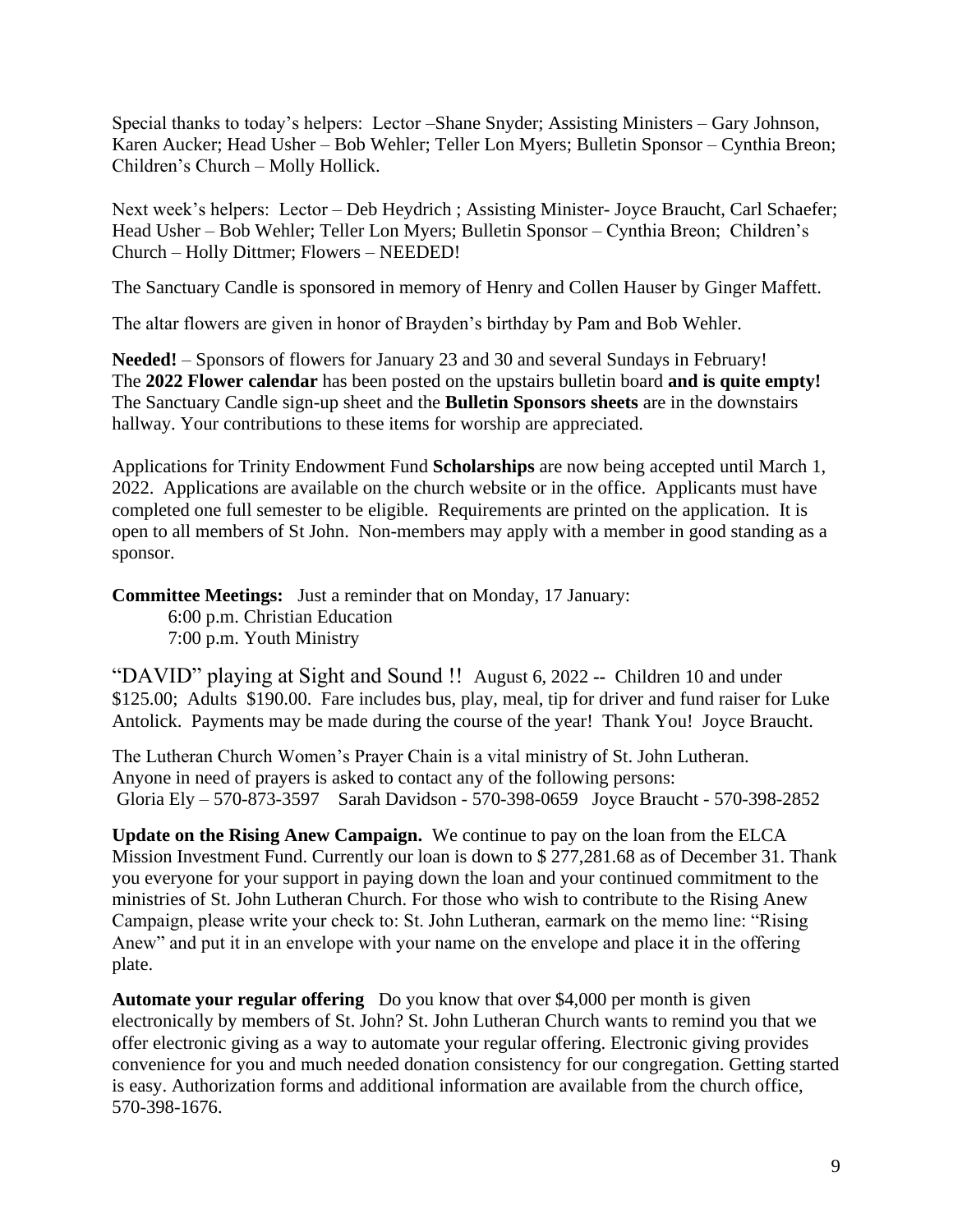**Vanco Mobile app.** St. John Lutheran offers a convenient way to support the ministries of St. John. Now you can download the "Vanco Mobile Faith" app from your app store for your cell phone. This feature is also on our web site and Facebook site. Enter your email, make up a password, and walk through the choices to give the church an electronic donation by check or debit/credit card. If you have any questions, contact Scott Mitchell.

We also offer **VancoText:** Simply send a text message to 570-865-1101 with the amount you would like to contribute (example: 25). Within a few minutes, you'll be sent a text with a link to register. Click on the link and enter your cardholder's name and credit or debit card information. Once your registration is complete, you will receive a text verification and a receipt of your donation via email. For future giving, send a text with the amount you wish to give, and it will process automatically! You can even text "repeat" to make it a recurring donation. VancoText is one of the fastest, easiest ways to give. We hope you enjoy this new way to share your generosity and we thank you for supporting your church.

**Weis Certificates.** As a special fundraiser for church projects, we are selling Weis Markets gift certificates each Sunday after worship or during office hours during the weekdays. You can buy \$10, 20, 50, 100 certificates. You pay \$10, take them to the store and use them like cash to buy \$10 worth of groceries. The church earns 5% from Weis Markets. While that may not seem like much, if 100 families in the congregation spend \$100 per week on groceries that 5% would add up to \$26,000 per year with very little effort other than buying and reselling them. It is a great way to support the youth ministries of St. John.

**Calling all High School Youth!** Join us Monday evening, January 24, 6:00 p.m. at St. John Lutheran, 229 South Broad Street. Dinner provided.

Topic: "Paint a rock" Bring your friends and join us.

**Spaghetti Dinner for the Congregation**. Each year the youth of St. John provide a spaghetti dinner for the members of St. John in appreciation for the financial support we receive. **This year it will be held on Sunday, February 6, after worship**. All available youth are needed.

We are looking for volunteers to lead the Elementary and Middle School age youth groups. Please contact Cathy Eisner if you are willing to lead either of those two age groups. We are seeking parents of children in those age groups who would be willing to volunteer to lead them on Christian activities, studies, and service.

**Annual Reports** - A reminder to the chairs of all ministries of St. John Lutheran – your annual reports must be submitted to the office **by January 16** to be included in the annual report to the congregation at the annual congregation meeting on February 6, 2022.